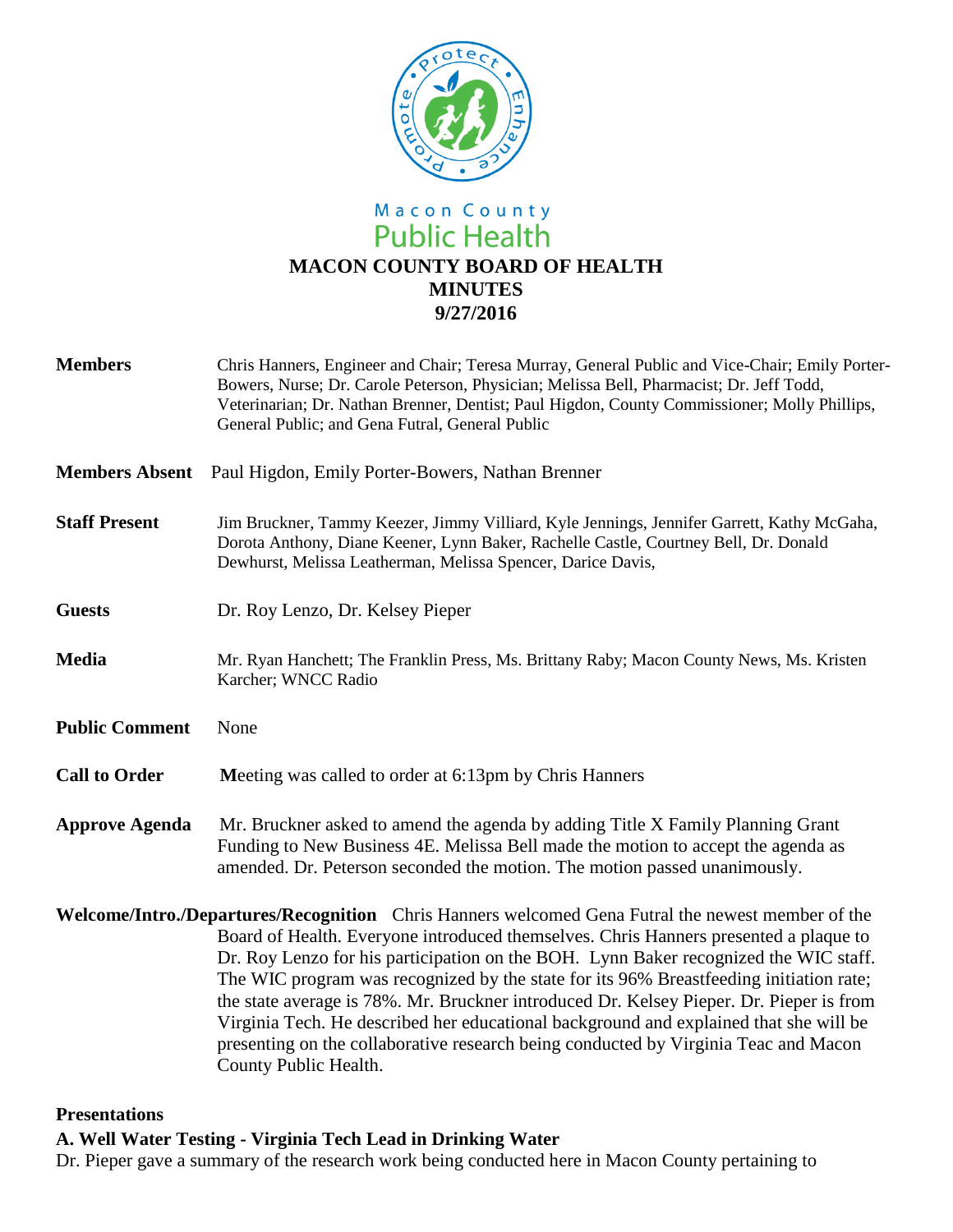private/unregulated drinking water wells. She explained that private drinking wells are not regulated by the EPA and that sixty percent of Macon County Residents are on unregulated wells. She explained that her group has been working in VA for some time now doing similar testing to what they are doing in Macon County and that they have sampled 3,000 wells. Fifty eight percent of the wells sampled in VA exceeded at least one EPA health based standard. One in five homes has lead levels above the recommend limit. One of the reasons for the high lead levels is that lead free plumbing was not really lead free before 2014. Plumbing could contain up to 8% lead. Since 2014 it can only contain up to .25% lead. The casing of the well can have lead levels between .5 and 1.4%.

MCPH approached VA Tech. 18 months ago to ask for assistance after a high percentage of water samples collected in Macon County were testing positive for lead – exceeding the EPA safe drinking water standards for lead. VA Tech. is collaborating with MCPH to find the sources that are releasing lead in the water. The Sussman Foundation sponsored a fellow to work solely in Macon County. She developed a profile of the wells. i.e. what are the sources of lead and locations of wells and what are effective remediation options to reduce lead in water. Dr. Todd asked how many homes are going to be tested. Ms. Pieper said fifteen homes are being tested. Mr. Jennings has contacted the 55 homes in Macon County that originally tested positive for lead and from those homes they were able to get the 15 homes to participate in further testing. Ms. Pieper went on to explain that it takes about an hour plus travel time to test one well location. Mr. Bruckner said MCPH will be working on another pilot grant to figure out how to help fund remediation projects and figure out how to get funding to off-set the cost for individuals who have lead in their homes. Mr. Bruckner explained that the MCPH Environmental Health staff has been putting samples in the data base for several years now and that is why we were able to identify this issue. It was not mandatory that Environmental Health do this, and Mr. Bruckner commended them for taking that extra step, which allowed this issue to be identified. Dr. Peterson asked if there was any instance of lead in homes with children. Mr. Jennings said yes. Ms. Murray asked the cost of testing the wells. Mr. Jennings said VA Tech is paying for this, but if someone comes into the health department the cost is \$70. Ms. Murray also asked if nitrites and nitrates are being tested for. Mr. Jennings said in a new well we have a whole panel that does include nitrates and nitrites. Those usually come from pollution. Lead is component driven and is harmful to small children.

**B. Strategic Plan** Ms. McGaha gave a presentation on the draft form of the 2016 strategic plan and the process of how it was developed. This process is done to develop priority areas within the health department and develop goals and objectives. She explained that MCPH had surveys that went out earlier in the year. We had a response of 55 staff surveys 11 BOH and 8 Partner surveys returned. A work group of 16 employees met 3 times to review the survey results and build the strategic plan based on the survey results, after which they met and presented the plan to the Expanded Leadership Team. The employees that were involved in the strategic planning meetings represented different programs and number of years of service throughout the health department. In the work sessions they reviewed the agency values, SWOT (strengths, weaknesses opportunities and threats) analysis, surveys, selected priority areas, developed goals and objectives, and discussed, fine-tuned and ranked priorities with expanded leadership. After review it was determined that professionalism and quality were the two main priority values.

1. Delivering Essential Public Health Services to the Community: Rachelle Castel explained that our first goal is to increase services provided, improve health outcomes, and maximize proficiency in each of the 10 essential public health services. She explained each of the objectives that are associated with the goal and referred to the hand out that was included with the Board of Health information. Mr. Hanners read the 10 essential services for everyone's clarification. Ms. Phillips asked who is responsible to keep the time line in check to make sure the goals and objectives are met. Ms. McGaha said the leadership team meets annually to re-evaluate the progress, but ultimately it is up to Mr. Bruckner and all of the leadership team.

2. Improve Communications, Community Outreach – Courtney Bell explained that the goal of this priority is to Increase Awareness of MCPH services in the community. She explained each of the objectives that are associated with this goal and referred to the handout that was included in the Board of Health information. Dr.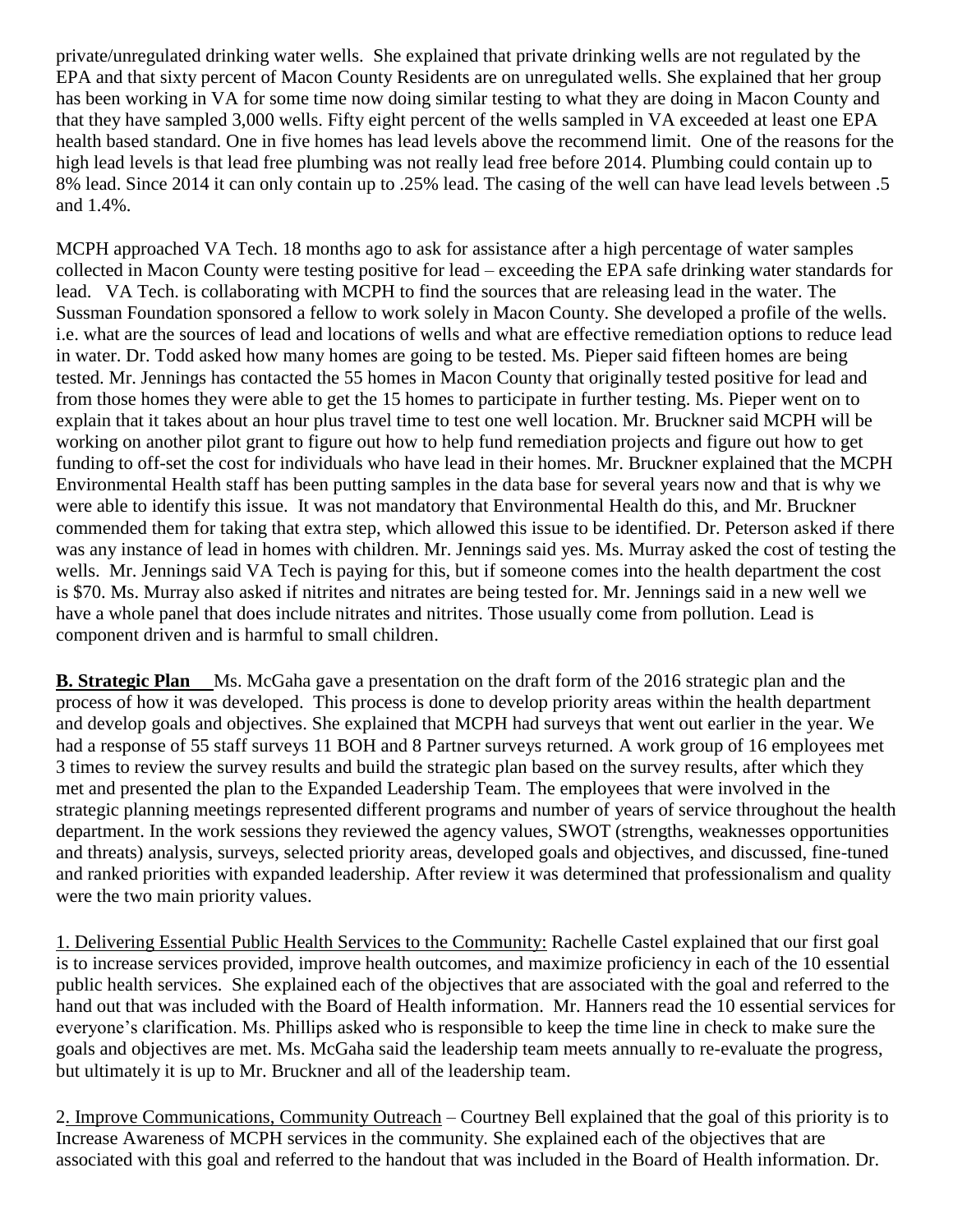Peterson asked if they are trying to figure out who is utilizing our services as well. Ms. McGaha said yes, that is also part of the process.

3. Maximize Partnerships: Melissa Leatherman explained that the goal for this priority is to develop, enhance and sustain the strategic partnerships that are value added. She said MCPH will be identifying and developing a process to evaluate the quality and value of existing partnerships. We also want to make sure that our current partnerships are the most valuable partnerships for MCPH. Gena Futral asked if there is a list of current partnerships. Ms. McGaha said we have a couple of lists. We have a list of communities and boards and we are working towards making one complete list. Mr. Bruckner further explained that we have over 200 partnerships and Mr. Villiard said we have a lot of informal partnerships. Ms. McGaha said we are going to be working on determining what a "valuable partnership" is. Mr. Bruckner said we also have partnerships that are appointed by the commissioners. Ms. Phillips asked if partnerships are built to help community outreach. Ms. McGaha said yes that is part of the partnership engagement plan.

4. Improve Communications Multi Directional Internal Communication for Daily Operations: Courtney Bell explained that the goal for this priority is Successful Multi Directional Internal Mechanisms in place for Communication. She reviewed all the objectives associated with this goal that were included with the Board of Health information. Ms. McGaha explained that this priority is focusing on our internal communications. Ms. Phillips asked if there is a communication person in place to manage this goal. Ms. McGaha said that we are still in the early planning stages and will be working on it. Mr. Bruckner said that it will probably be some of the 16 people that were in the planning group.

5. Early Education for Youth and Parents on Heart Disease Prevention: Diane Keener explained that the goal is to inform, educate and empower youth and parents to prevent heart disease. Ms. Keener reviewed all of the objectives associated with this goal and referred to the handout that was included in the Board of Health information. Ms. McGaha added that this priority is directly related to our Community Health Assessment (CHA) as well.

Ms. McGaha said that the strategic planning workgroup reviewed the current vision statement and mission statement and felt that it was still applicable and did not need to be changed. Ms. McGaha explained that this plan is being brought to the Board for their adoption consideration.

Dr. Peterson said she though the plan was good. Several other Board members commented positively as well. Mr. Hanners said he thought the staff had done a wonderful job, but that he would like a copy of the slides that were used in the presentation. Ms. Phillips said she thought that the objectives of the plan need to match what the SWAT analysis was and to address some of the strengths and weaknesses. Ms. McGaha said that she thought the Board would see that there is a connection there between the SWAT analysis presented and the objectives. Mr. Bruckner said he would make sure they received a copy of the presentation. Mr. Hanners asked if the plan could be put on agenda for consideration next month to give Board members time to absorb the information. Ms. Phillips asked if the survey information from Board, community partners and staff could be emailed to Board members, not so much to micromanage, as the staff did a wonderful job, but it would be nice to see what people are saying and what the comments are. Mr. Hanners asked if the slides could also be included in that email. Mr. Hanners commented that if anyone wanted any additional information to get with Mr. Bruckner or Ms. McGaha. Dr. Peterson commented that she thought the plan was a good.

**Approve Minutes of Previous Meeting** Dr. Peterson made the motion to approve the minutes as presented. Melissa Bell seconded the motion. The motion passed unanimously

## **Old Business**

**A. Employee Vaccination Policy Changes** Mr. Hanners asked if there were any questions about the MCPH TB policy or Flu policy. He explained that we need to make a change to the MCPH policy due to a reference to the flu mist. Dr. Peterson explained that the CDC has said the flu mist is ineffective this year and is not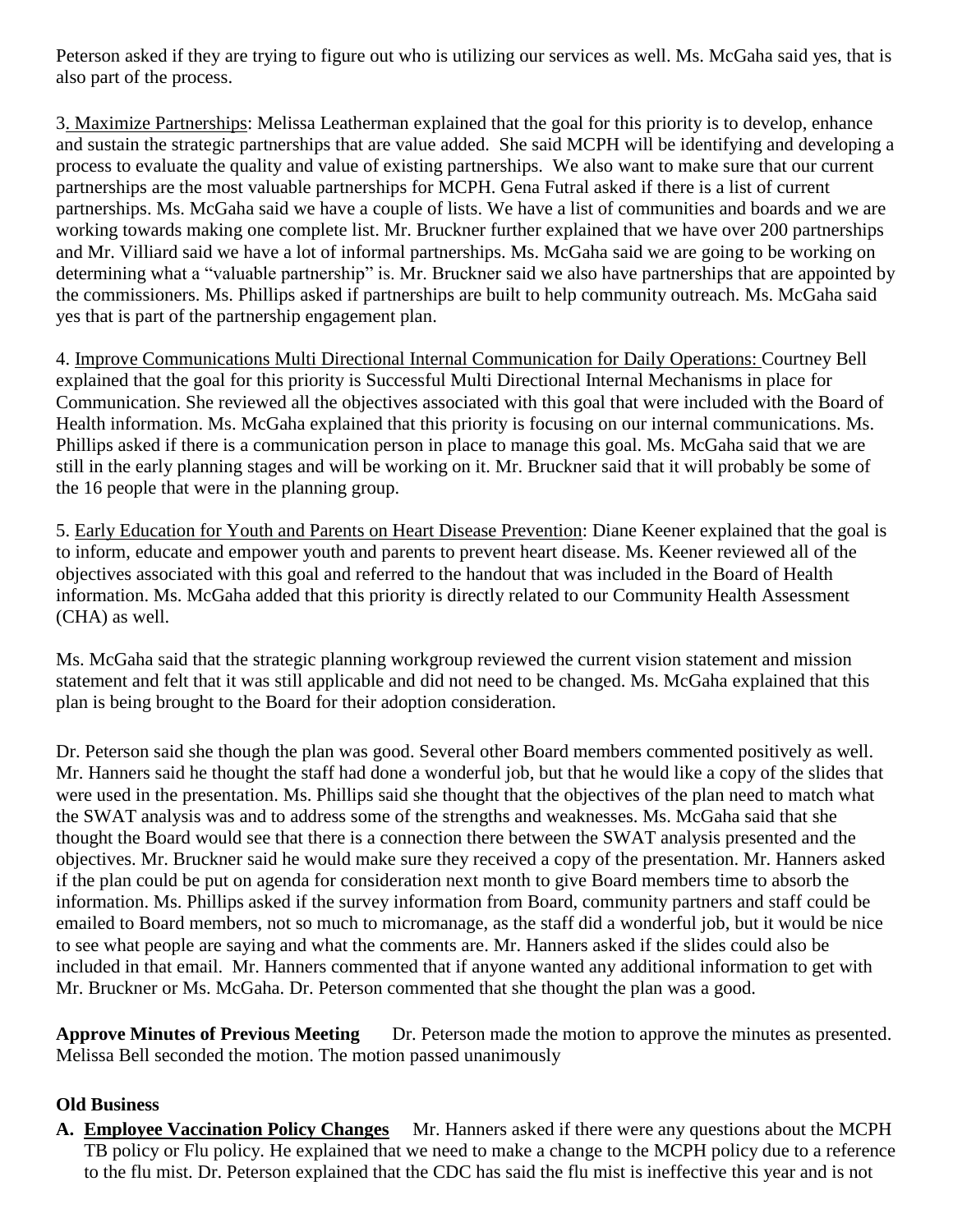being manufactured. Dr. Dewhurst agreed with Dr. Peterson that the CDC has said do not use the flu mist due to ineffectiveness. Mr. Hanners then asked about the 2 step TB test. Mr. Bruckner said that the 2 step TB test method has been around a while but we have not introduced it at MCPH. Dr. Dewhurst and Ms. Garrett met with Mr. Bruckner and asked that MCPH shift to the 2 step testing method. They would like to add it to the policy that all new employees be tested with the 2 step test. Once an employee has a negative 2 step TB test we are better able isolate when/where the TB may have been contracted. Ms. Phillips asked if we are only testing health care employees or all of the health department employees. Mr. Bruckner said the policy applies to all employees. Dr. Dewhurst said that it should include anyone working in the building because we are all at a low risk of TB exposure. If we can identify certain positions during the assessment process that don't have much contact with TB patients we may be able to exclude them later on. He also noted that we are at the lowest risk category and therefore it is not recommended to do annual 2 step TB testing. Dr. Dewhurst referenced an annual assessment from the state that said we have no active or latent TB in the county for 2015. Mr. Bruckner summarized by saying we will do an initial assessment on all employees and then identify who would need additional testing later on. Dr. Peterson made a motion to approve the new policy as written. Dr. Todd seconded the motion. The motion passed unanimously.

## **B. Adoption of a Local Health Rule for Rabies Post Exposure Management of Dogs and Cats** Mr.

Bruckner read the "Resolution of Macon County Board of Health Adopting a Local Health Rule for Rabies Post Exposure Management of Dogs and Cats" line by line. Mr. Bruckner also read the rule for Rabies Post Exposure Management of Dogs and Cats line by line. He then said we need a motion to approve the resolution. Ms. Phillips asked if this was what had been discussed at the last Board meeting. Mr. Hanners said it was. Dr. Todd made the motion to approve the rule as written. Ms. Bell seconded the motion. The motion passed unanimously. Mr. Villiard asked if this is rule retroactive. Mr. Bruckner said it is effective today and that we can apply it to animals currently in quarantine.

#### **New Business**

- **A. Adoption/Approval of Strategic Plan** Postponed until next month.
- B. **FY16 Budget Close** Dorota Anthony presented a summary of the FY16 yearend budget (Attached). She reviewed the expenditures, revenues and county allocation. Dr. Peterson asked if the health department is able to keep the unspent county allocation. Mr. Bruckner said no, these funds go back to the county. He explained the reasons why we have unspent county funds at the end of the fiscal year. He said we are able to draw down funds from grants received during the year that we don't know we are going to receive at the budget time and that other things e.g. laps salary also can reduce county cost during the year. He also said that county dollars (local tax dollars) are the last dollars spent. Ms. Phillips asked how many years we have given back money to the county. Mr. Bruckner explained that these funds are approved for a specific fiscal year and that if it's not spent, they go back to the county and that we have offset the county costs every year since he arrived. She asked why we couldn't use that as an argument to get pay raises for employees. Mr. Bruckner explained the county pay system that the department must work within. Ms. Phillips asked about how positions under the county were being paid more than those in the health department under the state personnel system. Mr. Bruckner said the state decides how the jobs will be classified and the county decides as part of the county pay plan how health department positions will be paid. Ms. Phillips asked Mr. Bruckner if he had discussed this with the county. He said every year since arriving here he has had discussions regarding health department employee classification and pay with the county manager (Mr. Rolland, Mr. Horton, and Mr. Greenwood). Mr. Bruckner described the state position grading system in detail and how it applies to all health department employees and how the salaries for the county are determined.
- **C. Fee Plan – Engineered Permit Option** Mr. Jennings talked about the engineered option permit. It would allow the state to write septic permits like we do here in the county. The involvement that we have is; to ensure the proper people are doing the job, we make one site visit and archive all of the documents. We are authorized to charge a fee for our time. We can charge up to 30% of what we would charge someone if they